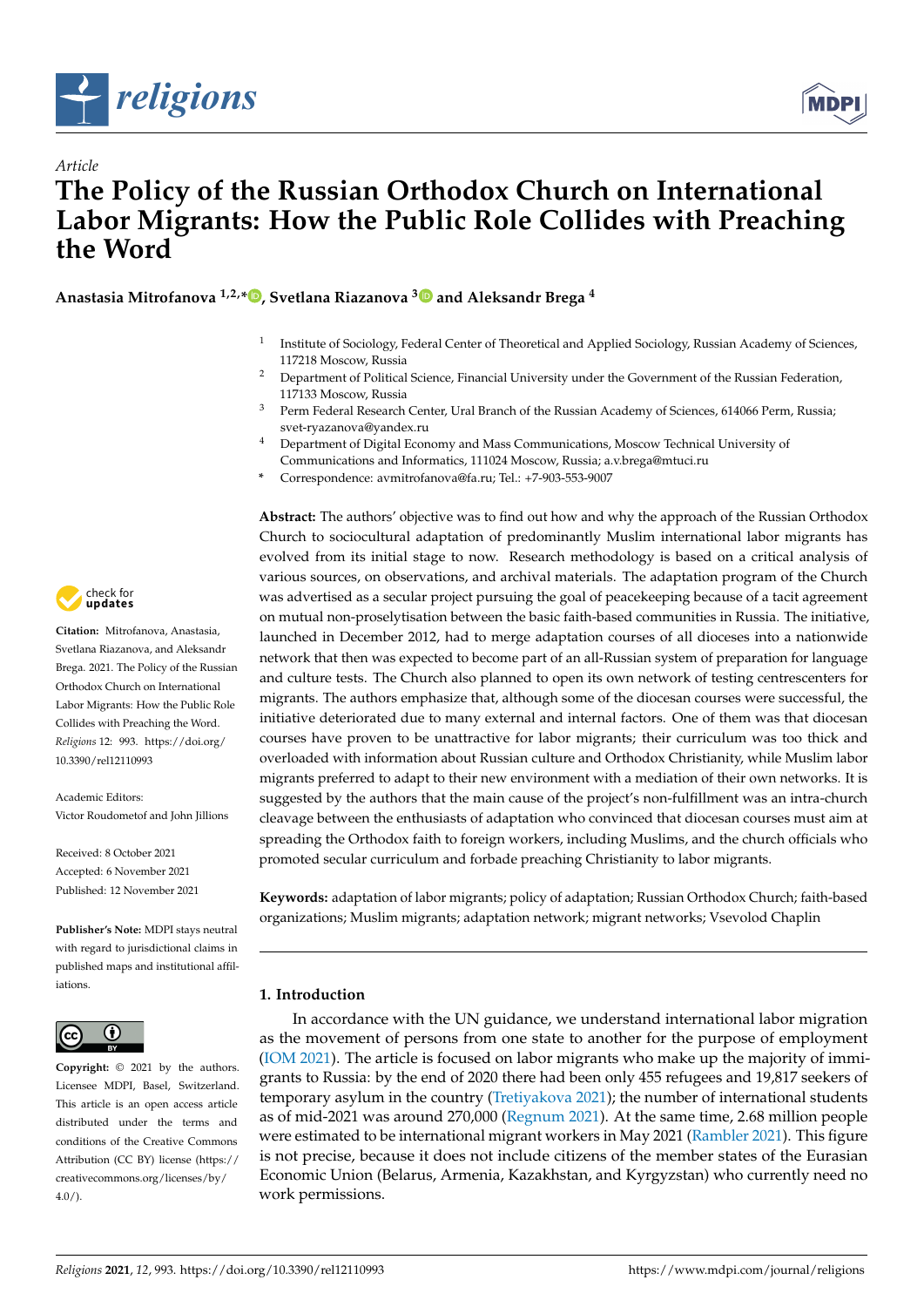Most foreign labor migrants (as of the first half of 2019) arrive to Russia from Uzbekistan, Tajikistan, and Kyrgyzstan [\(Starostina](#page-13-1) [2019\)](#page-13-1), thus being, at least nominally, Muslim. The Russian population is culturally Christian; according to some estimates, 63% declare being Orthodox Christians [\(WCIOM](#page-13-2) [2019\)](#page-13-2), although mostly non-practicing. Cultural discrepancies between the host society and the newcomers may also result from the gap in the levels of urbanization and development between Russia and its neighbors. Apart from cultural strains, Russian society sometimes envisions foreign labor migrants as stealing jobs, dumping prices at the labor market, and competing with the natives for limited public resources, such as health services and education. These tensions provoke multiple everyday collisions between the locals and the newcomers, which exacerbate their mutual lack of understanding.

Initially, the state paid insufficient attention to sociocultural adaptation of labor migrants and suggested that they should be dealt with by commercial firms, or—in case of illegal immigration—by police forces. It was in 2012 when the Concept of State Migration Policy of the Russian Federation mentioned adaptation of foreign labor migrants as an important public task. Since 2015 foreign labor migrants are to be tested in the Russian language, history, and the foundations of law. Russian scholars agree that adaptation, as opposed to integration or assimilation, means that international migrants learn the norms and values of the host society, preserving, at the same time, their original identities [\(Drobizheva](#page-10-0) [2010,](#page-10-0) p. 90). We suggest that successful adaptation depends on effective intermediaries able to act as tutors, sponsors, or providers of social benefits, and that, like in many other countries, faith-based organizations in Russia have the potential to become facilitators of adaptation.

Assistance to labor migrants (including adaptation) forms a significant share of the social services provided by Orthodoxy-based noncommercial organizations in Russia, but their participation in the process of adaptation has not yet been subject to scholarly attention (except: Curanović [2019;](#page-10-1) [Lunkin](#page-11-1) [2019\)](#page-11-1). Scholarly literature on sociocultural adaptation of Muslim labor migrants is extensive, but it does not specify the role of the Orthodox Church, which is the largest and the most influential religious organization in Russia (see: [Starostin](#page-13-3) [2011;](#page-13-3) [Riazanova and Chernykh](#page-13-4) [2012;](#page-13-4) [Vinokurova and Ardalianova](#page-13-5) [2017;](#page-13-5) [Cherepanova and Maksimova](#page-10-2) [2019;](#page-10-2) [Olimov and Olimova](#page-12-2) [2019;](#page-12-2) [Pronina](#page-12-3) [2020;](#page-12-3) [Ledenyova](#page-11-2) [and Begasilov](#page-11-2) [2021,](#page-11-2) etc.); transnational migration with regard to Orthodox Christianity has mostly been researched in the context of Orthodox believers moving to foreign countries (see, for example: [Hämmerli and Mayer](#page-11-3) [2014;](#page-11-3) [Stoeckl](#page-13-6) [2014;](#page-13-6) [Leustean](#page-11-4) [2019\)](#page-11-4).

The authors' research objective is to find out how and why the approach of the Russian Orthodox Church (the ROC) to sociocultural adaptation of international labor migrants has evolved from its initial stage to now. Our methodology is based on a critical analysis of the relevant official church documents and statements on sociocultural adaptation, and of various printed and electronic sources that mirror competing intra-church ideological platforms. Besides, in 2012–2014 one of the authors was employed by the church and public project for adaptation of migrants "Enlightenment"; their observations and archival materials have also contributed to our research. Evaluating the attitudes of Muslim migrants toward adaptation, we relied on data obtained through qualitative research conducted in 2011 in the Perm Krai of Russia. Our study was qualitative in nature and implied no collection of quantitative data.

The article is in the analytical framework of "public", or deprivatized religion that, according to Jose Casanova, "enters the undifferentiated public sphere of civil society to take part in the ongoing process of contestation, discursive legitimization and redrawing of the boundaries" [\(Casanova](#page-10-3) [1994,](#page-10-3) p. 65). The Russian Orthodox Church operates, in Casanova's typology, at the civil society level: it is not an established state church, being, at the same time, unable to mobilize religious groups and confessional parties politically. In the situation of religious pluralism, the Church has to articulate its positions on important public issues having in mind not only the state as a dominating partner, but also the interests of other faith-based actors present in the public sphere. This leaves no option but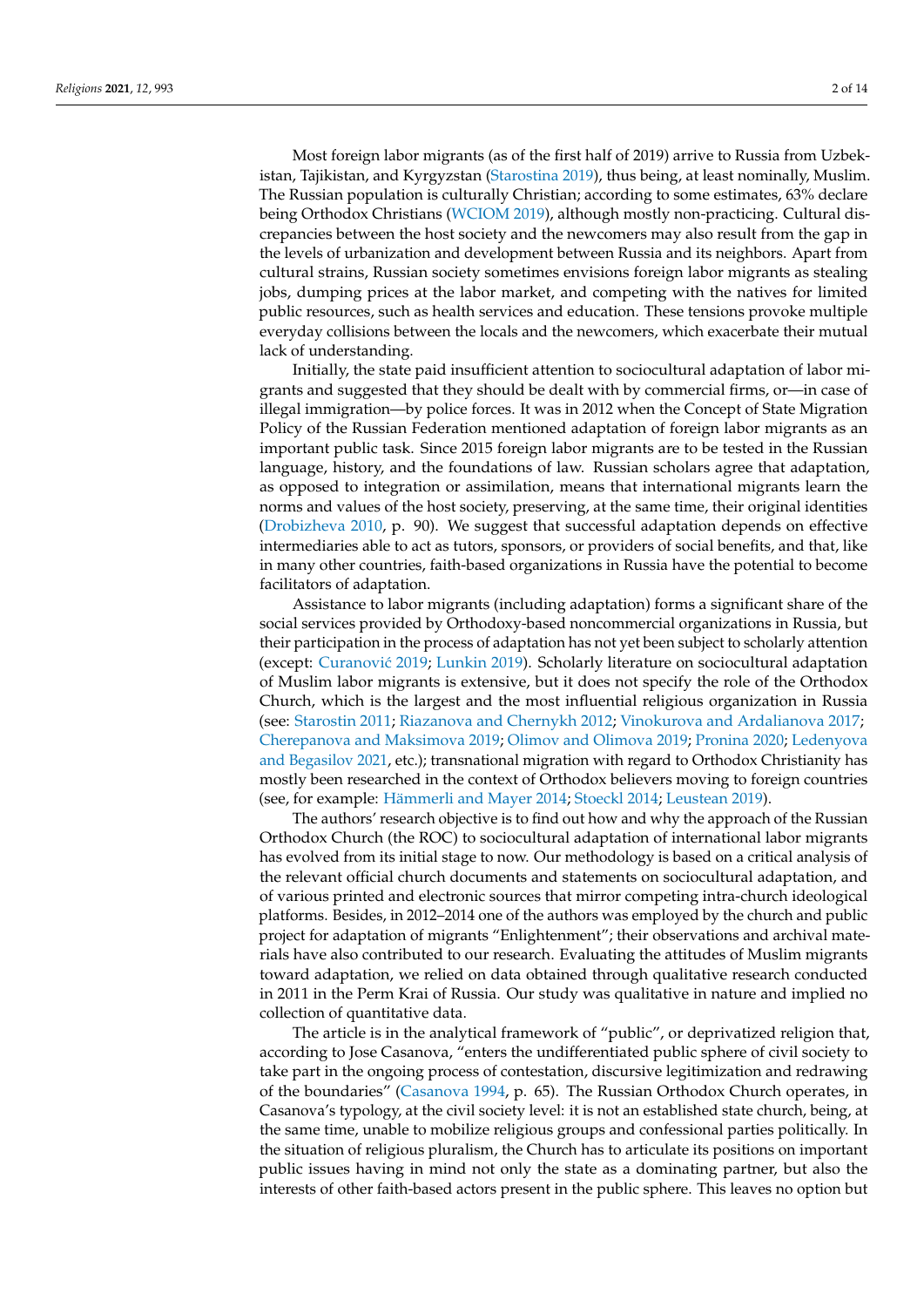accepting "the inviolable right to privacy and the sanctity of the principle of freedom of conscience" (ibid., p. 57) and, in fact, prevents the Church from promoting its own agenda. Instead, it has to declare itself as a provider of social services and a defender of the common good (see: [Mitrofanova](#page-11-5) [2019\)](#page-11-5). We theorize that this position can indeed make the Church a stronger public actor. This position also has its weakness, however, in that it can prevent it from fulfilling the Christian mission.

<span id="page-2-0"></span>Initially restricted material and human resources of faith-based organizations (FBOs) limited them to assisting people in their countries of origin. In the last decades, however, faith-based organizations have started contributing more to global socioeconomic development and humanitarian initiatives (see: [Clarke](#page-10-4) [2006;](#page-10-4) [Ter Haar and Ellis](#page-13-7) [2006;](#page-13-7) [Hefferan et al.](#page-11-6) [2009;](#page-11-6) [Deneulin and Rakodi](#page-10-5) [2011;](#page-10-5) [Agensky](#page-10-6) [2013;](#page-10-6) [Adogame et al.](#page-10-7) [2014;](#page-10-7) [Tomalin](#page-13-8) [2015;](#page-13-8) [Heist and Cnaan](#page-11-7) [2016;](#page-11-7) [Papouras](#page-12-4) [2016;](#page-12-4) [Prodromou and Symeonides](#page-12-5) [2016;](#page-12-5) [Robert](#page-13-9) [2016;](#page-13-9) [Heuser and Koehrsen](#page-11-8) [2020,](#page-11-8) etc.). Some FBOs form networks to extend their services to other countries<sup>[1](#page-10-8)</sup>, while others provide local responses to global social concerns, including poverty, inequality, and underdevelopment. Faith-based social engagement in the sphere of global migration has become particularly visible in the aftermath of the 2015 "refugee crisis" (see: [Permoser et al.](#page-12-6) [2010;](#page-12-6) [Appleby](#page-10-9) [2011;](#page-10-9) [Snyder](#page-13-10) [2012;](#page-13-10) [Ager and Ager](#page-10-10) [2015;](#page-10-10) [Bompani](#page-10-11) [2015;](#page-10-11) [Kazmina](#page-11-9) [2017;](#page-11-9) [Mattes](#page-11-10) [2017;](#page-11-10) [Mavelli and Wilson](#page-11-11) [2017;](#page-11-11) [Lyck-Bowen](#page-11-12) [and Owen](#page-11-12) [2019;](#page-11-12) [Schmiedel and Smith](#page-13-11) [2018;](#page-13-11) [Kulska](#page-11-13) [2020;](#page-11-13) [Lunkin](#page-11-14) [2020;](#page-11-14) [Lyck-Bowen](#page-11-15) [2020,](#page-11-15) etc.). Most publications on the topic are empirical case studies, and their comparative discussion is impeded by national and regional peculiarities. The majority of authors agree that FBOs working with migrants and refugees often confront accusations of proselytizing their doctrines and having "secret agendas" (see: [Reda](#page-12-7) [2012;](#page-12-7) [Tittensor](#page-13-12) [2012;](#page-13-12) [Agensky](#page-10-6) [2013,](#page-10-6) p. 471; [Heist and Cnaan](#page-11-7) [2016,](#page-11-7) p. 239; [Kazmina](#page-11-9) [2017,](#page-11-9) pp. 161, 173; [Heuser and](#page-11-8) [Koehrsen](#page-11-8) [2020,](#page-11-8) pp. 9–10, etc.). What makes the situation of the Russian Church unique is that it remains the only known FBO whose commitment to working with migrants is not motivated by humanitarian emergencies; from the very start the ROC declared its intention to become a systemic care provider for foreign workers in Russia.

#### **2. The ROC's Foundational Documents and Policy on Labor Migrants**

Russia is constitutionally a secular state, but, as the late Patriarch Aleksii once mentioned, "the Church is separated from state but . . . [it] cannot be separated from society" [\(Patriarchia](#page-12-8) [2007\)](#page-12-8). Founding principles of the ROC's public activity were blueprinted in "The Basis of the Social Concept" adopted by the 2000 Bishop's Council (detailed analysis of the document may be found in: [van den Bercken](#page-13-13) [2002\)](#page-13-13). The document specifies that the mission of the Church can be fulfilled "through good works aimed to improve the spiritual-moral and material condition of the world" [\(The Basis](#page-13-14) [2021,](#page-13-14) Article I.4), including "peacemaking on international, inter-ethnic, and civic levels, and promoting mutual understanding and co-operation among people, nations, and states" (ibid., Article III.8). The Church in the public sphere "enters into co-operation with the state, even if it is not Christian, as well as with various public associations and individuals, even if they do not identify themselves with the Christian faith" and sets no direct task "to have all converted to Orthodoxy as a condition for co-operation" (ibid., Article I.4).

The document did not examine missionary work; the latter is discussed separately in a statement of the Holy Synod "On the contemporary external mission" issued in July 2013. Without mentioning international migrants at all, this document provides some important clues to the policy of the Church on their sociocultural adaptation by making a difference between the internal and external mission. The internal mission concerns potential members of the Church, "including those who are baptized but not sufficiently enlightened in the Orthodox faith and who have no experience of participation in the sacramental life of the Church" [\(On the External Mission](#page-12-9) [2021\)](#page-12-9). Potential members can also be those who are not baptized: in 2003 Patriarch Aleksii spoke about those being Orthodox Christians due to "the fact of baptism, or their faith, upbringing, culture, world vision, or a family tradition", and insisted that the Church "has no right to abandon its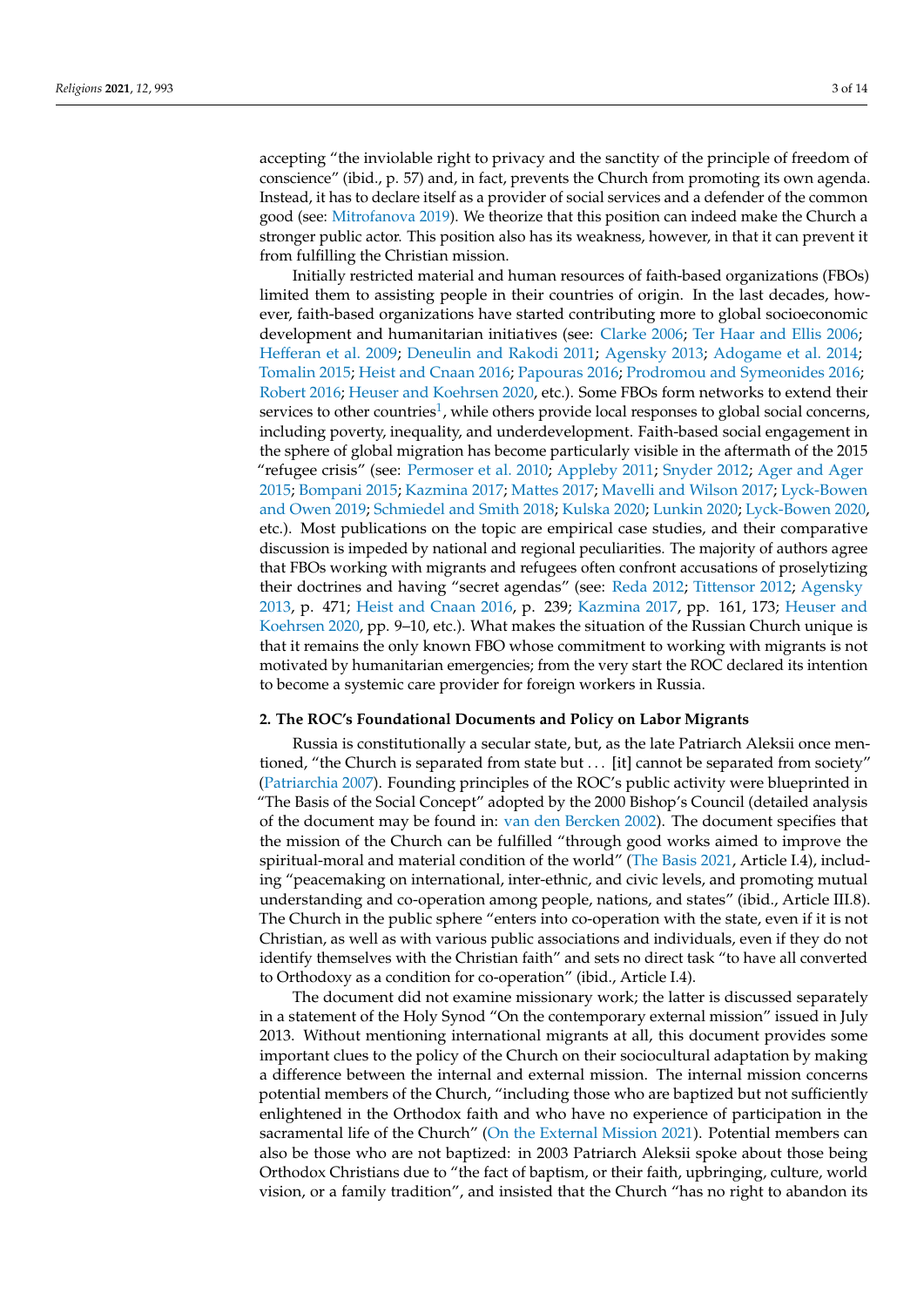God-given pastoral responsibility for their destiny" [\(Religare](#page-12-10) [2003\)](#page-12-10). The external mission addresses "those who are outside the Church... adherents of various beliefs and bearers of various worldviews, both religious and non-religious" [\(On the External Mission](#page-12-9) [2021\)](#page-12-9). Regarding this form of mission, the ROC declares impossibility of proselytism not only of the followers of other religions, but also of their potential adherents. The external mission is seen as "indirect", or "the mission of presence", that is, "witness to the Gospel... through the expression of Orthodox position taken by the Church in various areas of public and cultural life", including social work and peacemaking (Ibidem).

This position of the Russian Church may seem hardly understandable from the viewpoint of many other Christian denominations, which feel free to spread the Word of God whenever they see the smallest opportunity for doing so. However, by differentiating the external and internal mission, the Church makes a valuable contribution to the preservation of peace in Russian society, where religion is commonly attributed to representatives of specific ethnicities, even in case they are personally non-religious: Orthodox Christianity to Russians and Ukrainians, Catholicism to Poles and Lithuanians, Islam to Tatars and Chechens, etc. (see: Curanović [2012,](#page-10-12) pp. 62–63). "Ethnic Muslims" is a frequently used term that covers all the members of ethnicities with Islamic historical backgrounds: Tatars, Tajiks, Uzbeks, peoples of the Caucasus, et al. (see: [Krindatch](#page-11-16) [2014,](#page-11-16) p. 37). Terms like "ethnic Buddhists" (Kalmyks, Buryats) or "ethnic Lutherans" (Germans, Estonians) are less common but are fully intelligible in the Russian context $^2$  $^2$ . Baptists and other legally recognized Protestant groups are seen within this paradigm as quasi-ethnicities, especially if being Protestant in the third, or fourth generation. Fragile interreligious and interethnic– these concepts can hardly be treated separately–peace in Russia is based, above all, on renouncing proselytism of ethnic groups not in your domain and on opposing to those who neglect these unwritten conventions, for example, to Jehovah's Witnesses, Mormons, or, in case of Islam, to radical Islamists (see: [Kazmina](#page-11-17) [2015\)](#page-11-17). Faiths, whose representatives observe the rules, are mentioned in the preamble to the 1997 Law on Freedom of Conscience and Religious Associations as religions having historical roots in the Russian Federation. These are Orthodoxy, Islam, Buddhism, Judaism, and some undefined "Christianity".

<span id="page-3-1"></span><span id="page-3-0"></span>Having the above-said in mind, we conclude that sociocultural adaptation of presumably Muslim labor migrants carried serious consequences for the reputation of the Russian Orthodox Church and for its relations with both other "religions with historical roots" and the state. Some enthusiasts had started their adaptation projects earlier, but the idea of systemic church work in this sphere came up approximately in 2011, going hand in hand with changes in the government's position on sociocultural adaptation of foreign workers. The person behind the idea was Archpriest Vsevolod Chaplin (1968–2020), a permanent chair of the Synodal Department for Interactions between Church and Society in 2009–2015<sup>[3](#page-10-14)</sup>. As he later acknowledged in his memoirs, Fr. Chaplin authored most of the Basis of the Social Concept and other important church documents [\(Chaplin](#page-10-15) [2016,](#page-10-15) pp. 59, 73). Striving to enforce the public role of the Church, he declared that: "if we do not set for us the tasks of changing society, we are worth nothing" [\(Danilova and Chaplin](#page-10-16) [2011\)](#page-10-16). Some of his proposals shocked: to introduce all-Russian "modest" dress code, or to open Orthodox nightclubs (Ibidem). It was not always clear when he articulated the official position of the Church, and when expressed his private opinion. Despite this, journalists mostly presented everything he was saying as a church position.

In November 2011, speaking in the Civic Chamber of the Russian Federation, Fr. Chaplin linked sociocultural adaptation of international labor migrants to preventing tensions between migrants and the locals that could easily grow into an interethnic or interreligious violent conflict [\(Youtube](#page-13-15) [2011\)](#page-13-15). From his viewpoint, which soon became the official position of the Church, the ROC's contribution into adaptation of migrants would pursue not its narrow parochial goals (such as attracting new believers), but the goals of peacekeeping and mediation, which are important for society as a whole. Later Patriarch Kirill explained that the Church had two reasons for being involved into sociocultural adaptation of foreign migrants. One of them was a Christian duty to help people in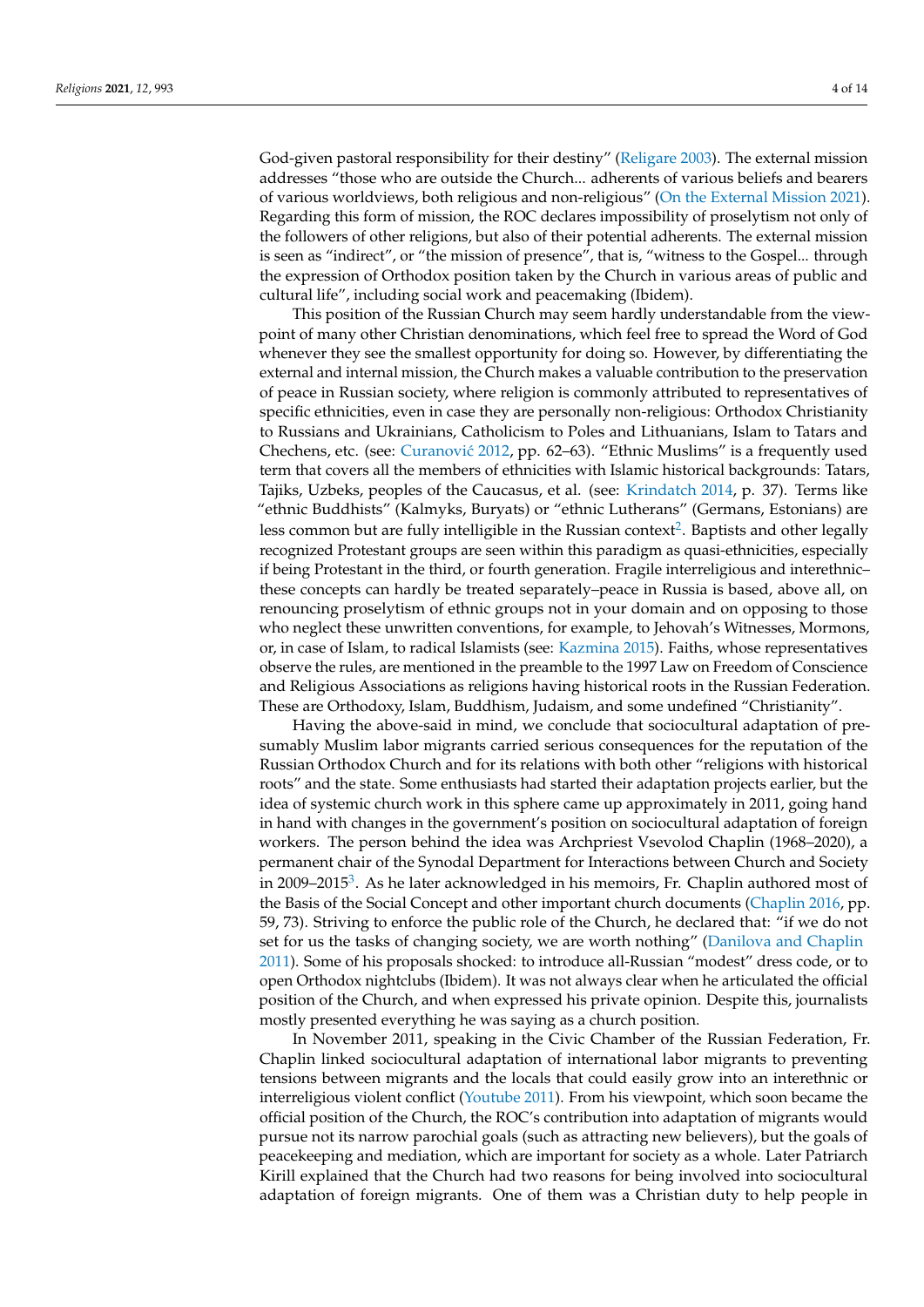need. Another reason was that "lack of any understanding of the local culture, local language, local traditions, and customs [on the part of migrants] often provokes everyday collisions . . . To correct this situation, the Church has joined this endeavor" [\(Russkaya](#page-13-16) [Narodnaya Liniya](#page-13-16) [2013\)](#page-13-16). Summarizing what has been said or written in this regard, the authors can indicate four basic aspects of peacekeeping mentioned by representatives of the Church in connection with its adaptation plans: (1) preventing violent conflicts between migrant workers and the locals; (2) preventing radicalization of labor migrants by Islamist agitators; (3) ensuring that everyday collisions with the newcomers will not be utilized by the extreme Russian nationalists; and (4) preventing hostility to Russia in the origin countries of migrants at its borders. From the start, the Church spoke about "adaptation", and not "integration" because the government promoted this terminology.

On 19 April 2013 Patriarch Kirill signed the Agreement on Collaboration between the Church and the Federal Migration Service of the Russian Federation providing for united effort in the sphere of sociocultural adaptation of labor migrants "on the basis of respect and observance of the traditional values and norms" [\(Patriarchia](#page-12-11) [2013,](#page-12-11) Article 2). The document does not mention any religion lessons, being focused on teaching the Russian language, culture, and law, on developing positive attitude to people of other ethnicities and faiths, on overcoming xenophobia, and promoting interethnic friendship, etc. (ibid., Article 3). Soon, most of the dioceses of the ROC signed similar agreements with their regional offices of the Migration Service.

To clarify the position of the Church, in November 2014 the Supreme Church Council adopted a short (about 7000 characters with blanks) document "The principles and directions for working with migrants in the Russian Orthodox Church", consisting of two small chapters. It repeats that the ROC's involvement into sociocultural adaptation is driven by its striving for peacekeeping (reference to Mathew 5:9). The mission of the Church is designated as "cultural" because it respects other religions with historical roots; therefore, labor migrants will learn about Orthodoxy only in the framework of «culture studies», without a perspective of conversion [\(Patriarchia](#page-12-12) [2014a\)](#page-12-12). In the course of the year Fr. Vsevolod Chaplin further explained that "lessons offered to devout Muslims or to non-believers, are, of course, neither lessons of God's Law, nor any other special missionary project", although "we are not able to prevent conversion of many of them into Holy Orthodoxy" [\(Prikhozanin](#page-12-13) [2014\)](#page-12-13). The last words might have sounded disturbing, and later he confirmed: "many of those who come to our society are Muslims. We have no intention to change their beliefs, but it is our duty to teach them culture and moral foundations of our society, because, without this knowledge, they will inevitably conflict with the local population" [\(Patriarchia](#page-12-14) [2014b\)](#page-12-14). These and similar statements were needed to tranquilize both state authorities and leaders of the other faith-based communities, and to reassure them that the ROC had no intention of violating unwritten interreligious agreements on non-proselytisation. Islamic migrants too were the addressees of this message: they had to be persuaded that attending church adaptation classes would not be dangerous for their religious and ethnic identities. Later, the strategy proved to be successful because some local Islamic communities and associations of labor migrants enthusiastically supported the church adaptation initiative.

Ecclesiastical speakers contributed such enormous effort into pro-adaptation campaign that they neglected its anticipated side effects represented by immediate backlash from the nationalist Church members, extremely hostile to all non-Slavic migrants, be them Muslim or Christian (from Georgia, Armenia, Ossetia, or Abkhazia). Several days prior to signing the agreement with the Migration Service, Fr. Vsevolod Chaplin had called "not to be afraid of the new people in our society, but to do everything for them to become an organic part of this society" [\(Interfaks-Religiya](#page-11-18) [2013\)](#page-11-18). This strong statement provoked Dmitrii Demushkin, a former skinhead and one of the extreme nationalist leaders of that time to renounce Fr. Chaplin's words by saying that: "we always thought that the task of the Russian Orthodox Church is to spread the Word of God and Orthodoxy, and not to adapt migrant religious communities in Russia" [\(Natsionalnyi Aktsent](#page-11-19) [2013\)](#page-11-19). Another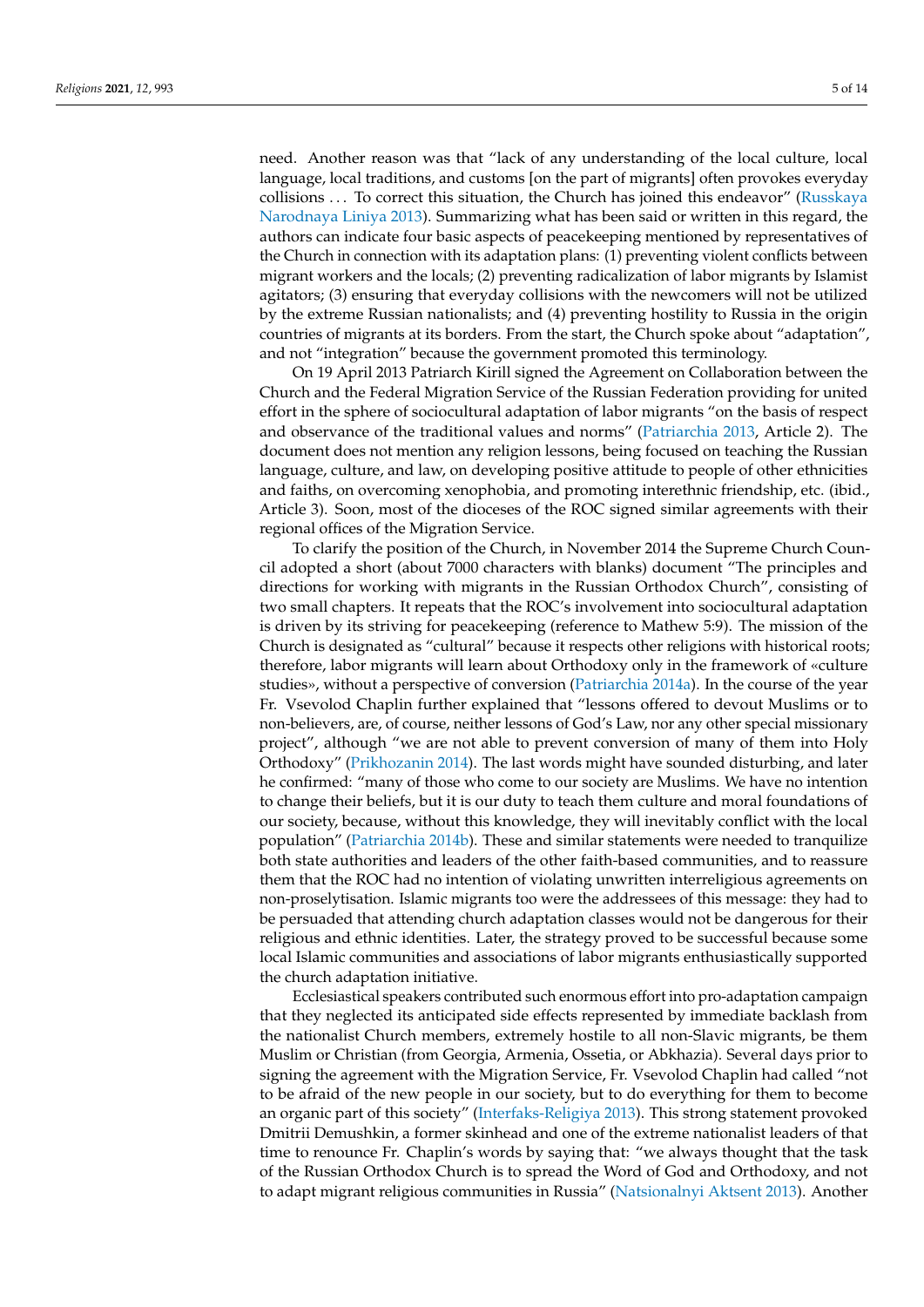nationalist activist, Aleksandr Zhuchkovskii, member of the Movement Against Illegal Immigration (outlawed in 2011) and of the unregistered National Democratic Party, labeled the Church's involvement into adaptation of foreign immigrants as untimely, because "our Russian people are not yet Christianized and not enchurched" [\(Zhuchkovskii](#page-13-17) [2014,](#page-13-17) pp. 33, 43). Similar positions, often unarticulated, were and still are relatively common both for regular Church members, the clergy and even for the hierarchs. Nationalist opposition, however, was never powerful enough to have meaningful hampering effect on the church adaptation program, and the resistance of nationalists was limited to non-participating and being skeptical.

Another intra-church ideological platform had in the long run much large devastating potential for the adaptation initiative. This ideology is known as "ouranopolitism", or "heavenly citizenship" (see: [Mitrofanova](#page-11-20) [2017\)](#page-11-20). Its informal leader was Father Daniil Sysoev (1974–2009), son of a baptized Tatar mother. Undermining tacit interreligious conventions that concerned non-proselytism of "someone else's" ethnic groups, he wrote that "it was absurd that one can be Muslim, or Buddhist by birth" [\(Sysoev](#page-13-18) [2021\)](#page-13-18) and even wore a recognizably Greek clerical hat (pill-shaped) instead of a Russian one (cylindrical) thus stressing non-national and non-ethnic nature of Orthodox Christianity. This concept of heavenly citizenship resulted in promoting proselytisation of Muslims, or "ethnic Muslims"–members of ethnic groups historically professing Islam, not necessarily foreign migrants. Approximately one month before his assassination (according to popular opinion, by some Islamic extremists) $^4$  $^4$ , Fr. Daniil publicized the baptism of a woman from Dagestan: "Kira, formerly a devout Muslim, became Daughter of God . . . I am asking all my Orthodox friends to pray for Kira, baptized yesterday in our church, who should become the first in the conversion of Dagestan" [\(Sysoev](#page-13-19) [2009\)](#page-13-19). This passionate preacher initiated several missionary projects, of which some were dedicated to catechizing labor migrants, and many people in the ROC remain under the influence of his ideas. Unlike nationalists, they welcomed church adaptation classes for migrants but could not accept a de facto ban on the Christian mission. Consequences of this situation will be discussed below.

## <span id="page-5-0"></span>**3. The Enlightenment Project: Successes and Failures of the Church Adaptation Courses**

"Enlightenment: linguistic and cultural adaptation of migrants", officially presented as a "church and public project" started in December 2012 in partnership with the Federal Migration Service and under supervision of Maksim Parshin, an employee of the Synodal Department for Interactions between Church and Society. It was the main initiative of the Department, and personally of Fr. Vsevolod Chaplin in the sphere of adaptation of foreign workers, with an aim to build all-Russian network of adaptation courses based at the dioceses of the Church [\(RIA Novosti](#page-12-15) [2013\)](#page-12-15). Two years in sequence the project did win so-called presidential grants for noncommercial and nongovernmental organizations, contributing into development of civil society institutions. According to the rules of the grant competition, it was partly financed by state, and partly by the participating dioceses. The NGO that implemented the Enlightenment Project was the Russian Orthodox University of St. John the Divine.

The project started as a pilot test at six dioceses where local enthusiasts had already opened adaptation courses. These dioceses were: of Stavropol and Nevinnomyssk, of Pyatigorsk and Cherkessk, of Rostov-on-Don and Novocherkassk, of Khabarovsk, of Ekaterinodar and Kuban, and of Kaliningrad; later the dioceses of Sakhalin and the Kuril Islands, and of Saratov joined. In total, the project encompassed seven dioceses in six regions of Russia. By that moment nearly all the participating dioceses (except that of Ekaterinodar and Kuban) had signed agreements with their regional offices of the Migration Service. Several other dioceses declined invitations into the project, including the Diocese of Moscow, already having its own adaptation courses based on completely different principles (see below). The city of Moscow joined the network only closer to the end of the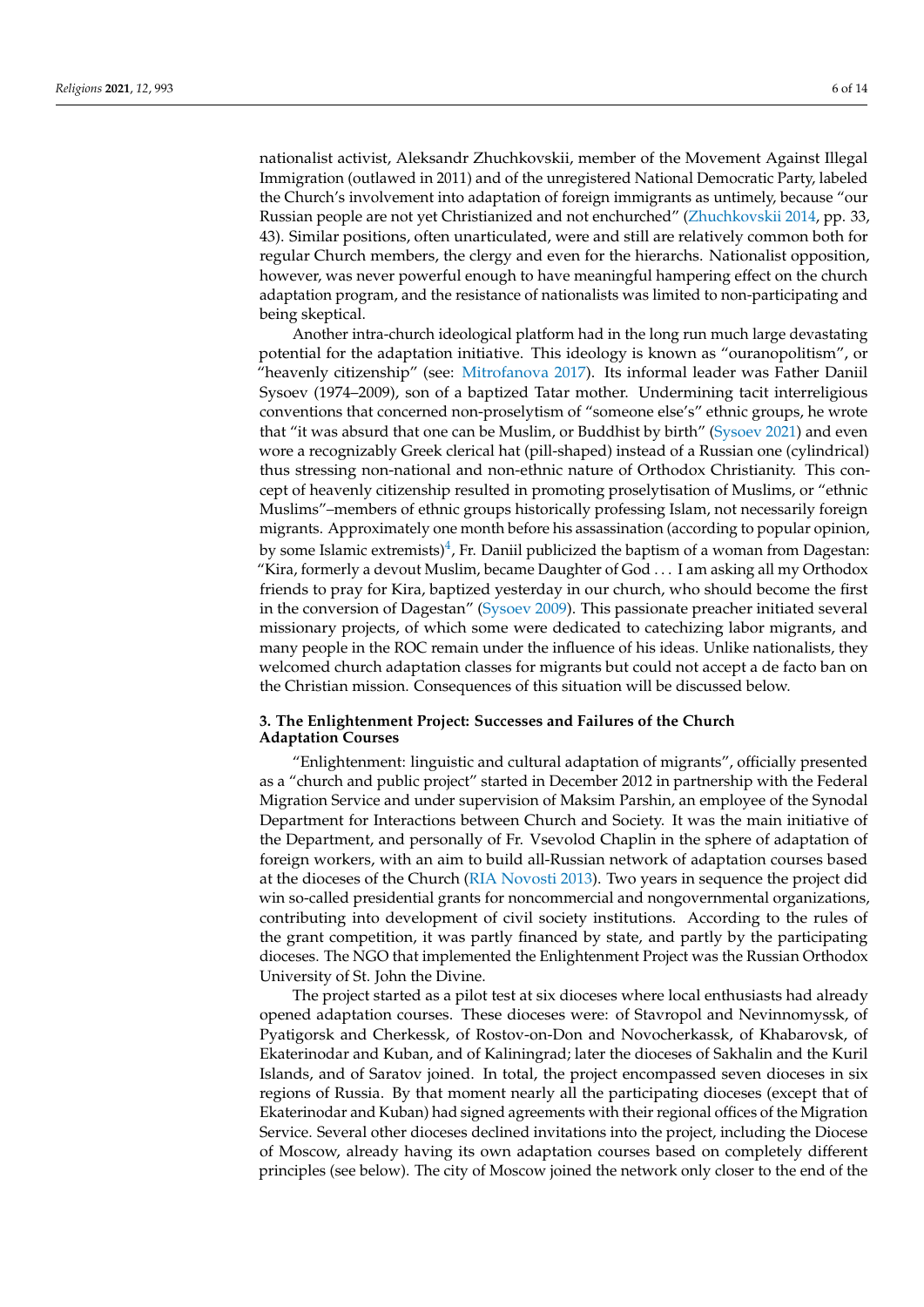project, and was represented not by the diocese, but by a secular party (Foundation "Good Neighborhood", *Dobrososedstvo*).

The Enlightenment Project was to stimulate the dioceses to open more adaptation courses, because local administrators and teachers–previously often volunteer workers– now received financial support. Besides, it had to merge adaptation courses of all dioceses into a nationwide network with a single curriculum and its own course books. This network then was expected to become part of an all-Russian system of preparation for language and culture tests that would integrate courses initiated by religious and lay associations. Having the latter in mind, it was advertised as an entirely secular project [\(RIA](#page-12-15) [Novosti](#page-12-15) [2013\)](#page-12-15). One of the employees, a baptized Tatar ("ethnic Muslim"), had to conceal their identity using an invented Russian surname in public. Fr. Chaplin later confirmed that: "We are not organizing the courses, say, to convert Muslims into Orthodoxy. These people will remain Muslim. While teaching the Russian language, we'll speak with them not about faith, but exclusively about language, culture, traditions of our country, about our established morality norms" [\(Dozhd](#page-10-18) [2014\)](#page-10-18). Dioceses mostly worked in partnership with local institutions for higher education (for example, the Diocese of Rostov–with the Southern Federal University, the Diocese of Kaliningrad–with the Immanuel Kant Baltic Federal University, etc.), and professional teachers of Russian as a foreign language worked out the language-related part of the curriculum and tests.

Some of the diocesan courses were successful. In Khabarovsk the regional office of the Migration Service helped in establishing connections between the diocese and owners of local businesses that employed foreign migrants. Administration of a stone quarry at Korfovskii company town organized lessons for workers during their working hours and even provided transportation for the teachers. Besides, the local Muslim community and leaders of ethnic diasporas encouraged labor migrants to enlist and provided, when needed, interpreters and venues. Another success story was Rostov-on-Don. Here, it was the local Afghani community (people who fled from Afghanistan after the withdrawal of the Soviet army) who asked the diocese to do adaptation classes for Afghani women. These people were, however, not foreign workers; they were either refugees or naturalized citizens of Russia. As for labor migrants, the regional office of the Migration Service assisted in reaching agreements on adaptation classes with "Rostov Foundry Plant, Ltd. (Rostov-on-Don, Russia)" and other enterprises that employed foreign workers.

Course books issued in the framework of the project encompassed three learning modules: language, culture and history, and law. Intended not just for diocesan classes, but also for a nationwide network of adaptation courses, the books are written in a secular manner, although not always consistently. Far from attempting to Russianize migrants, the authors tried to be as less Russocentric as possible and mentioned among representatives of Russian (obviously, not in the ethnic sense) culture people like a Russophone Kyrgyz writer Chinghiz Aitmatov. The book includes a text for reading practice "The traditional religions of Russia" that describes equity and peaceful coexistence of the four religions with historical roots mentioned above. Most attention is paid to Islam, and the topic is illustrated with a picture of the Kazan Kremlin where a mosque and an Orthodox church stand peacefully next to each other [\(Mitrofanova](#page-11-21) [2013,](#page-11-21) p. 17). The course book has an extensive chapter on religious culture (icon-painting, etc.), approached, as it was promised earlier, from the angle of culture studies. In fact, the first course book is dedicated not so much to specific Russian (folk) culture, but generally to the culture of late industrial society. For example, a text about women in Russian family and society warns the reader against possible misinterpretation of women's behavior and clothes: "in Russian culture a woman's direct glance to man, or her smile, have no special meaning and are not reprehensible" [\(Mitrofanova](#page-11-21) [2013,](#page-11-21) p. 47). Nothing about a "modest dress code" can be found in this book that is reminiscent of Soviet modernization practices in the Asian parts of the former empire.

The second course book, prepared by different authors, is similar in many aspects, but more focused on Central Asia. Friendship between ethnic groups in the Soviet period is illustrated here by reconstruction of Tashkent, the capital of Uzbekistan, after the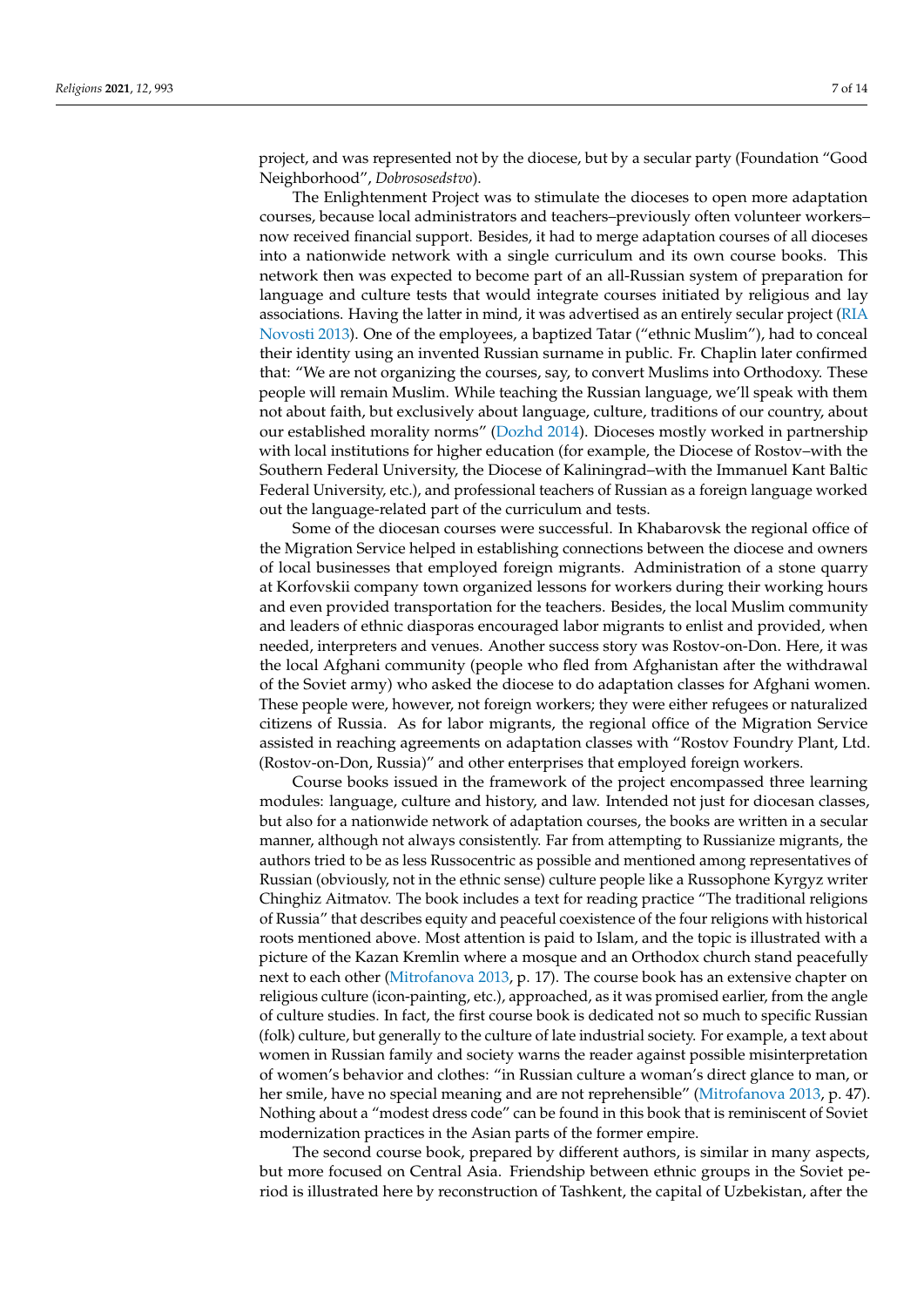devastating 1966 earthquake [\(Chaplin](#page-10-19) [2014,](#page-10-19) p. 166). The chapter about Russian culture in Central Asia is dedicated exclusively to church buildings and accompanied by their photographs (the author suggested that they would remind labor migrants about their home countries). The course draws parallels between Christianity and Islam and claims that "the Holy Scriptures of these religions have many things in common" (ibid., p. 168). References to Soviet modernization evaporated: the duty to respect women was mentioned, but the above-cited words about their behavior and smiling omitted. The cultural part too became less modernity-oriented, for example, a text about cinematograph had been cut out<sup>[5](#page-10-20)</sup>. Our impression is that the approach of the second course book is more conservative, probably, because Fr. Vsevolod Chaplin edited it himself.

<span id="page-7-0"></span>Notwithstanding evident achievements of some dioceses, the Enlightenment Project, by its end in 2014, had not reached its strategic goal: no church-based adaptation network for labor migrants was in place. Some dioceses left the project (of Kaliningrad, of Pyatigorsk and Cherkessk, and of Ekaterinodar); others did not progress (only 22 migrants graduated for the whole period on the island of Sakhalin). Initially, the Enlightenment Project implied that its curriculum and course books would underlie a standard national test for labor migrants, which in 2014 did not yet exist. State, nevertheless, demonstrated no interest in the achievements of the project; and finally, a consortium of state universities developed standardized tests and a curriculum. The Church, or, at least, Fr. Chaplin planned to open its own network of testing centers for migrants [\(Interfaks-Religiya](#page-11-22) [2014\)](#page-11-22), but it was never delivered.

The Enlightenment Project, in spite of its exceptionally good start, deteriorated due to many external and internal factors. One of them was Fr. Vsevolod Chaplin's resignation in December 2015 and his loss of ability to influence the Patriarchal policy. Besides, in April 2016 the Federal Migration Service was dismissed, and its functions related to adaptation of foreign migrants transmitted (in 2017) to the Federal Agency on Nationalities' Affairs. In their recruitment of students, dioceses heavily depended on good personal connections with the regional offices of the Migration Service able to mediate between local administrators of the courses and owners of businesses. Without their administrative support the diocesan courses have proven to be unattractive for labor migrants. Approximately for one year no specific government body was responsible for adaptation and this fact had a negative effect on the Church's plans as well. Unlike its predecessor, the Agency on Nationalities' Affairs did not sign cooperation agreement with the Church, nor with any of its dioceses. At the moment, the Agency supports some initiatives of faith-based non-commercial organizations, but none of them is dedicated to adaptation of foreign migrants.

Individual migrants that were not employed by large industrial facilities ignored diocesan courses and not considered them useful for passing a standardized test. The curriculum was too thick and overloaded with information about Russian culture and Orthodox Christianity that was not even included into the national test. A research conducted by Svetlana Riazanova (in collaboration with Aleksandr Chernykh) in the Perm Krai has shown that labor migrants mostly are not interested in being fully adopted to the local communities because even those working in Russia for years eventually intend to return to their countries of origin, and that Russian language proficiency is not crucial for their work strategies [\(Riazanova and Chernykh](#page-12-16) [2011\)](#page-12-16); similar data has been collected in the other regions of Russia where foreign migrants are present (see, for example: [Gasparishvili](#page-11-23) [and Smolentseva](#page-11-23) [2012;](#page-11-23) [Pozdeev and Arzamazov](#page-12-17) [2015;](#page-12-17) [Oparin](#page-12-18) [2016;](#page-12-18) [Ous](#page-12-19) [2019;](#page-12-19) [Ushkin](#page-13-20) [2019;](#page-13-20) [Pronina](#page-12-3) [2020,](#page-12-3) etc.). As a rule, Muslim labor migrants adopt to the new environment with a mediation of their own networks based on ethnicity or place of origin, without a necessity to learn extensive information about another religion. Even established local Islamic communities are rarely able to serve as intermediaries for adaptation, because foreign migrants evaluate their faith practices and customs as alien (see: [Riazanova](#page-12-20) [2019\)](#page-12-20), in particular those concerning interaction between men and women.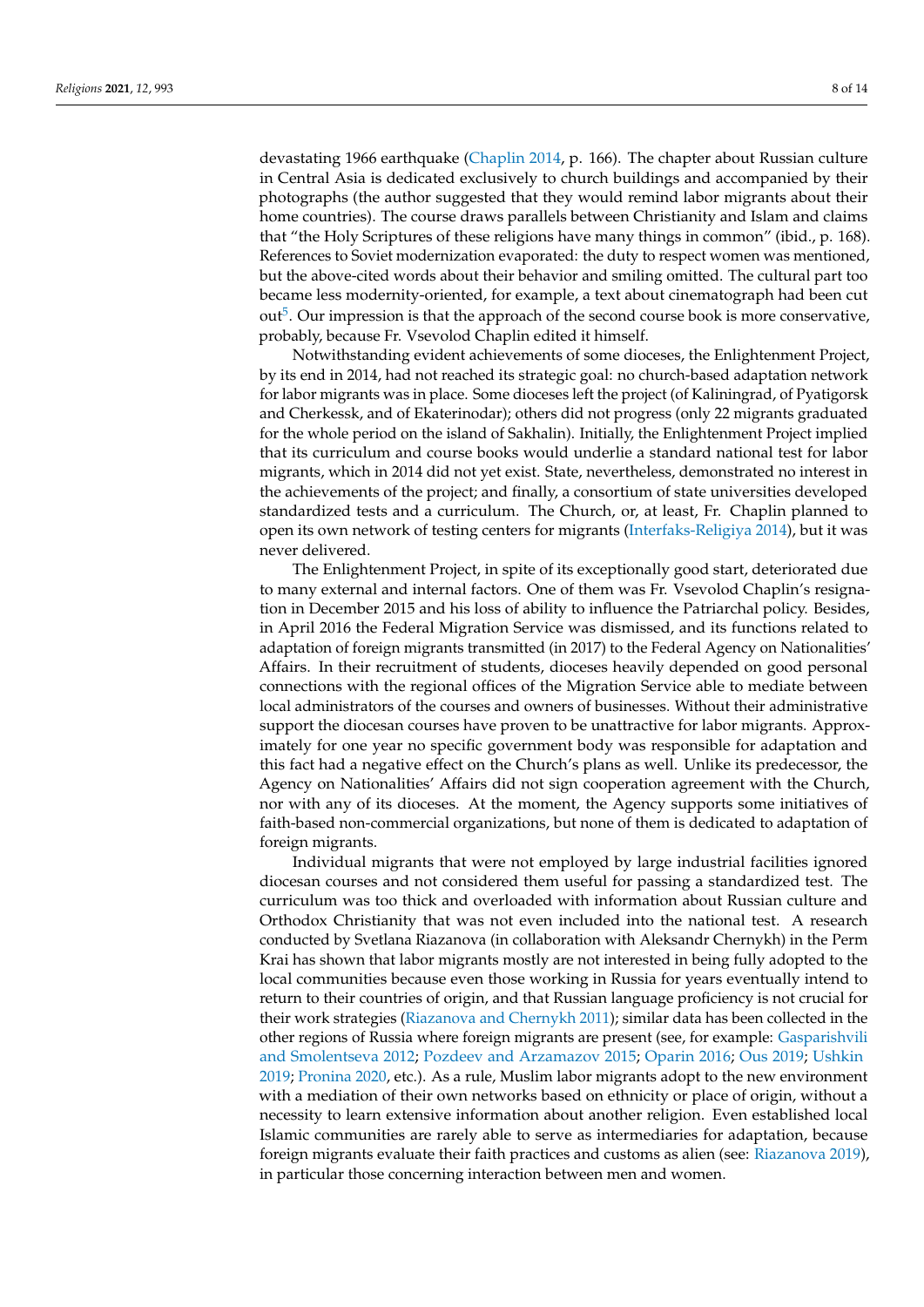In our opinion, the main cause of the project's non-fulfillment was an intra-church fundamental cleavage between the enthusiasts of adaptation convinced that diocesan courses must aim at spreading the Orthodox faith, including Muslims, and the church officials who promoted secular curriculum and forbade preaching Christianity to labor migrants. The enthusiasts often voluntarily worked with foreign migrants long before the Project Enlightenment, and even being employed by it, they sometimes openly renounced its ban on preaching and refused to speak about faith in the framework of "culture studies". For example, when commissionaires of the project arrived in the city of Taganrog (Diocese of Rostov) they found out that a young man teaching Russian history and culture to labor migrants envisions teaching religion as his central task and, not being a priest or monk, wears a cassock in class to be a visual symbol of Orthodoxy.

Besides, in mid-2010s systemic work with labor migrants was not a prerogative of Fr. Chaplin's department. The Synodal Missionary Department and the Missionary commission at the Diocesan Council of Moscow were promoting their own, catechization-based, concepts of adaptation. In 2013 Hieromonk Dmitrii (Pershin), a friend of late Fr. Daniil Sysoev and then the chair of the Moscow Missionary commission, initiated adaptation courses for labor migrants from Tajikistan. Although he never articulated his opposition to the tacit interfaith agreement on mutual non-proselytisation, adaptation for him was clearly a missionary undertaking. Speaking about the most acute missionary issues of the Russian Church, Hieromonk Dmitrii stressed that "we need to become comprehensible, and, in the perspective, to become dear to our migrants" but that conversation with them should be "honest" and without proselytism, unlike "some Protestant missionary projects" [\(Filippov and Pavlova](#page-11-24) [2015\)](#page-11-24). Adaptation for Hieromonk Dmitrii was, first of all, sharing "religious meanings" as opposed to "culture studies" approach of the Enlightenment Project [\(Zaitseva](#page-13-21) [2016\)](#page-13-21).

In August 2013 the Synodal Missionary Department in collaboration with the Belgorod Theological Seminary (having a missionary focus) offered its own blueprint of an adaptation network for foreign labor migrants. Its key concept was cultural mission seen as "the immersion of a migrant into the cultural context of the Orthodox tradition", in order "to facilitate the mission of conversion, for which the cultural mission is a preparatory stage" [\(Kontseptsiya](#page-11-25) [2013,](#page-11-25) p. 2). The document renounced Orthodox proselytism, while admitting that: "free conversion of the participants of the project is not rejected and would confirm that the program was successful" (ibid., p. 9). The blueprint spoke less about adaptation, or even integration of labor migrants, but rather about their full assimilation: terms like "anthropological correction of world outlook" and "ethnopsychological correction" were used (ibid, pp. 9, 11). This Concept was widely discussed inside the Church, but never supported by the Patriarchate because of its evident violation of the tacit agreements on mutual non-proselytism between systemic Orthodox and Muslim organizations in Russia. The Enlightenment Project remained the only adaptation program that had been officially promoted nationwide, while other initiatives remained local and were, at best, tolerated by the Church leadership.

It was mostly due to this collision between the competing visions of adaptation that an attempt to build up a network of church courses was terminated. At the moment, no systemic adaptation of migrants is on the agenda of the Church, although labor migrants are continuously mentioned among those in need of social support. Nevertheless, some enthusiasts still work on sociocultural adaptation having Christian mission in mind. In 2018 Fr. Dionisii Grishkov opened in Moscow a free class of the Russian language for the children of foreign migrants. He also initiated a free medical practice for non-citizens of Russia (with the support of the Agency on Nationalities' Affairs) and other charity projects. None of them officially implies either sociocultural adaptation, or catechization, but Fr. Grishkov admitted that their side effect might be providing "a gradual opportunity to acquaint people with the fact that Christianity exists" [\(Youtube](#page-13-22) [2020\)](#page-13-22). Under his supervision the Orthodox Book of Prayers was translated into the Tajik language [\(Patriarchia](#page-12-21) [2018\)](#page-12-21). Similar projects are currently in progress in some dioceses where local enthusiasts still want to reach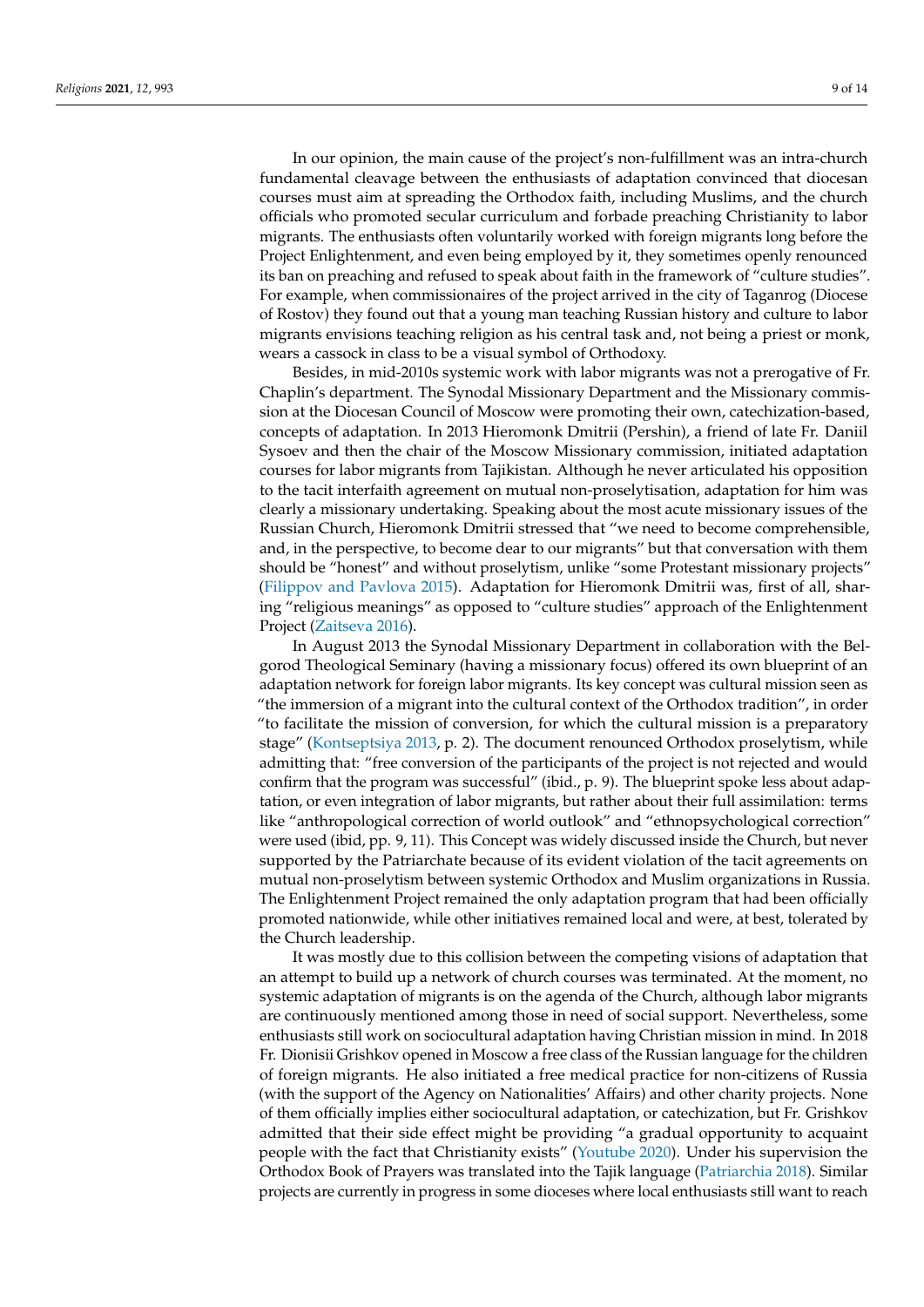labor migrants. For example, in summer 2019 the Diocese of Khabarovsk implemented a «Friendship, Cross, and Crescent» project for children from migrant families to learn the Russian language and the foundations of Orthodox culture; officially it had no missionary aspect [\(Patriarchia](#page-12-22) [2019\)](#page-12-22).

## **4. Conclusions**

We would like to conclude by stating that sociocultural adaptation of foreign labor migrants that was initially an important part of the ROC's agenda moved over time to the periphery. State that in the beginning found the initiative promising enough to support it financially lost interest in the project as well. One of the reasons was its implementers' inability to achieve the intended objectives: the number of students remained insufficient, and no nationwide network was ever built. A more profound reason was a general cooling of church-state relations after the 2014 political crisis in Crimea. Patriarch Kirill never spoke out in support of Crimea joining the Russian Federation; he did not even attend a ceremonial meeting on 18 March 2014 addressed by the president of Russia. Up to now Orthodox parishes of Crimea officially remain "foreign" religious associations subordinated to the Ukrainian Orthodox Church of the Moscow Patriarchate, and their priests need work permissions.

At the moment, assistance to labor migrants is a subdivision of social work; only children from migrant families can have church-sponsored language and culture classes. An ambitious project of 2012–2014 to build a nationwide network of diocesan adaptation courses and testing centers for foreign labor migrants was unsuccessful. We think that the key factor of its breakdown was internal, namely, that this church initiative was declared "secular" and that its implementers continuously stressed that the project did not imply "teaching religion". Their reasons are fully understandable having in mind a tacit agreement on non-proselytism between the basic religious communities in Russia and the role this agreement plays in preserving domestic peace. This policy, however, remained puzzling for enthusiastic missionaries who welcomed Church-based sociocultural adaptation but only in accordance with their own model that implied teaching religion to migrants and their subsequent conversion as an indicator of success.

The missionary model was not acceptable for the Church, which presented itself as a responsible public actor. First, it would have devastating effect on relations between religious and ethnic groups in Russia and, most likely, provoke intergroup conflicts. Second, undermining domestic political stability would make the ROC an unreliable partner for state; in the long run this could lead to oppressing its public activities, including social and missionary work. Third, proselytism of adherents of other faiths is unacceptable also for many members of the Church. Therefore, the official ecclesiastical position as embodied in documents and in the Enlightenment Project was that church-sponsored adaptation of labor migrants was secular and pursued peacekeeping goals. This articulated secularism was enigmatic not just for the enthusiasts of missionary work, but also for most people of the Church.

Entering the public sphere of civil society as a provider of social services and an impartial (i.e., secular) conflict mediator, the Church can expect being appreciated, or, at least, tolerated by state and other civic associations. At the same time, given freedom of thought, conscience and religion, people in most cases join the Church not because they want to be engaged into performing socially useful secular tasks (this can be much easier achieved in lay civic associations) but because they want to achieve salvation there; and the Christian way of salvation implies spreading the Word of God. As a result, an ambitious program of adaptation was terminated because the Church's self-assigned role of a secular public actor came into collision with its task of preaching the Gospel.

**Author Contributions:** Conceptualization, S.R. and A.B.; Data curation, S.R.; Formal analysis, A.M., S.R. and A.B.; Investigation, S.R. and A.B.; Methodology, A.M. and S.R.; Project administration, A.M.; Resources, A.B.; Writing—original draft, A.M. All authors have read and agreed to the published version of the manuscript.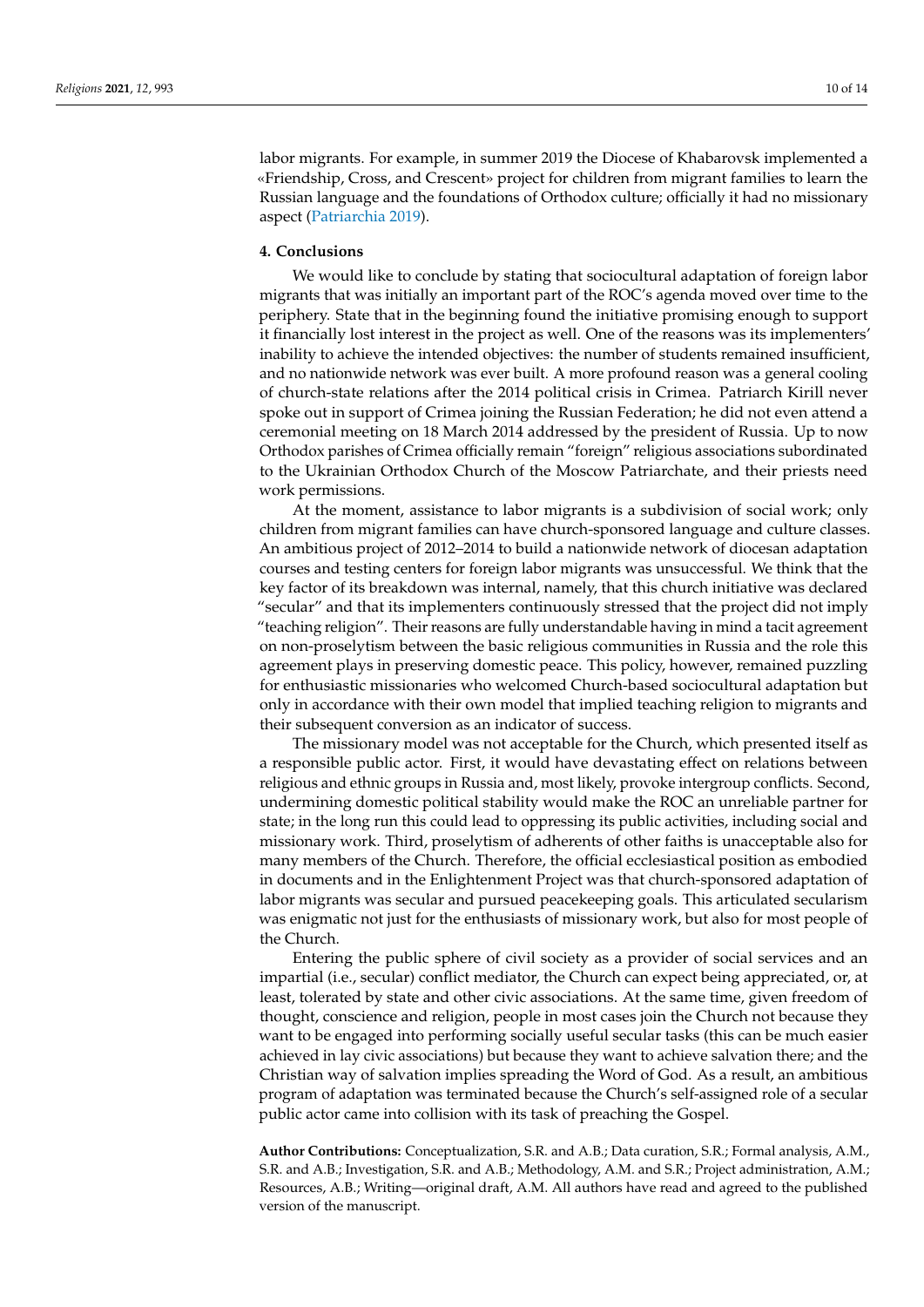**Funding:** This research received no external funding.

**Institutional Review Board Statement:** Not applicable.

**Informed Consent Statement:** Not applicable.

**Data Availability Statement:** Not applicable.

**Conflicts of Interest:** The authors declare no conflict of interest.

#### **Notes**

- <span id="page-10-8"></span>[1](#page-2-0) International Orthodox Christian Charities (IOCC) is the largest Orthodoxy-based humanitarian relief and development network operating under the aegis of the Assembly of Canonical Orthodox Bishops of the United States of America. Its programs include assistance to refugees worldwide. The Russian Orthodox Church is also a participant of an international ACT (Actions by Churches Together) Alliance, member of the Global Forum on Migration and Development.
- <span id="page-10-13"></span><sup>[2](#page-3-0)</sup> Without going into details about the confrontation between constructivists and primordialists, we would like to mention that although a Soviet practice of indicating people's "nationality" (i.e., ethnicity) in passports was terminated in 1992, most of Russian citizens are aware of their ethnicity.
- <span id="page-10-14"></span>[3](#page-3-1) In the end of 2015 the department was liquidated; Fr. Vsevolod, who had not received a new position, served as a dean of a Moscow parish up to his premature death.
- <span id="page-10-17"></span><sup>[4](#page-5-0)</sup> Fr. Daniil Sysoev was mortally wounded on 19 November 2009 by an unknown man wearing a medical mask. The crime has never been solved, although Fr. Daniil several times admitted getting hate calls from Islamic radicals.
- <span id="page-10-20"></span>[5](#page-7-0) It was known at the moment that the standardized national test would be focused on Russian history, not on culture.

### **References**

- <span id="page-10-7"></span>Adogame, Afe, Janice McLean, and Jeremiah Anderson. 2014. *Engaging the World: Christian Communities in Contemporary Global Societies*. Oxford: Regnum Studies in Mission.
- <span id="page-10-6"></span>Agensky, Jonathan C. 2013. Dr Livingstone, I Presume? Evangelicals, Africa and Faith-Based Humanitarianism. *Global Society* 27: 454–74. [\[CrossRef\]](http://doi.org/10.1080/13600826.2013.823916)
- <span id="page-10-10"></span>Ager, Alastair, and Joey Ager. 2015. *Faith, Secularism, and Humanitarian Engagement: Finding the Place of Religion in the Support of Displaced Communities*. London: Palgrave Macmillan.
- <span id="page-10-9"></span>Appleby, J. Kevin. 2011. The Role of The Catholic Church in Immigrant Integration. *The Review of Faith and International Affairs* 9: 67–70. [\[CrossRef\]](http://doi.org/10.1080/15570274.2011.543621)
- <span id="page-10-11"></span>Bompani, Barbara. 2015. Local Religious Organisations Performing Development: Refugees in the Central Methodist Mission in Johannesburg. *Journal of International Development* 27: 197–212. [\[CrossRef\]](http://doi.org/10.1002/jid.2900)
- <span id="page-10-3"></span>Casanova, José. 1994. *Public Religions in the Modern World*. Chicago: University of Chicago Press.
- <span id="page-10-19"></span>Chaplin, Vsevolod, ed. 2014. *Russkii Yazyk, Istoriya o Osnovy Zakonodatelstva Rossii [Russian Language, History and Foundations of Law in Russia]*. Rostov-on-Don: Foundation.
- <span id="page-10-15"></span>Chaplin, Vsevolod. 2016. *Vera i Zhizn [Faith and Life]*. Moscow: Algoritm.
- <span id="page-10-2"></span>Cherepanova, Mariya, and Svetlana Maksimova. 2019. Musulmane v rossiiskom pogranichiye: Adaptatsiya zhenshchin-migrantov [Muslim in Russia's borderland: Adaptation of migrant women]. *Society and Security Insights* 2: 52–64.
- <span id="page-10-4"></span>Clarke, Gerard. 2006. Faith Matters: Faith-Based Organisations, Civil Society and International Development. *Journal of International Development* 18: 835–48. [\[CrossRef\]](http://doi.org/10.1002/jid.1317)
- <span id="page-10-12"></span>Curanović, Alicja. 2012. *The Religious Factor in Russia's Foreign Policy. Contemporary Russia and Eastern Europe*. London: Routledge.
- <span id="page-10-1"></span>Curanovi´c, Alicja. 2019. The Russian Orthodox Church, human security, migration and refugees. In *Forced Migration and Human Security in the Eastern Orthodox World*. Edited by Lucian Leustean. London: Routledge, pp. 66–105.
- <span id="page-10-16"></span>Danilova, Anna, and Vsevolod Chaplin. 2011. Vazhno vsyo! [Everything is important!]. *Pravoslavie i Mir*. May 3. Available online: [https://www.pravmir.ru/vazhno-vse-prot-vsevolod-chaplin-o-diskussiyax-vokrug-dress-koda-nochnyx-klubov-i](https://www.pravmir.ru/vazhno-vse-prot-vsevolod-chaplin-o-diskussiyax-vokrug-dress-koda-nochnyx-klubov-i-pravoslavii-v-smi/)[pravoslavii-v-smi/](https://www.pravmir.ru/vazhno-vse-prot-vsevolod-chaplin-o-diskussiyax-vokrug-dress-koda-nochnyx-klubov-i-pravoslavii-v-smi/) (accessed on 5 October 2021).
- <span id="page-10-5"></span>Deneulin, Séverine, and Carole Rakodi. 2011. Revisiting Religion and Development: 30 Years On. *World Development* 39: 45–54. [\[CrossRef\]](http://doi.org/10.1016/j.worlddev.2010.05.007)
- <span id="page-10-18"></span>Dozhd. 2014. Protoierei Chaplin o sovmestnom proekte s FMS: «My ne o vere migrantam budem rasskazyvat» [Archpriest Chaplin about a joint project with FMS: «We will speak with migrants not about faith»]. *Dozhd*. July 3. Available online: [https://tvrain.ru/teleshow/here\\_and\\_now/protoierej\\_chaplin\\_o\\_sovmestnom\\_proekte\\_s\\_fms\\_my\\_ne\\_o\\_vere\\_migrantam\\_](https://tvrain.ru/teleshow/here_and_now/protoierej_chaplin_o_sovmestnom_proekte_s_fms_my_ne_o_vere_migrantam_budet_rasskazyvat-371521/) [budet\\_rasskazyvat-371521/](https://tvrain.ru/teleshow/here_and_now/protoierej_chaplin_o_sovmestnom_proekte_s_fms_my_ne_o_vere_migrantam_budet_rasskazyvat-371521/) (accessed on 5 October 2021).
- <span id="page-10-0"></span>Drobizheva, Leokadiya. 2010. Integratsionnye protsessy i adaptatsiya migrantov v rossiiskom obshchestve [Processes of integration and adaptation of migrants in Russian society]. *Vestnik Rossiiskoi Natsii* 4–5: 88–111.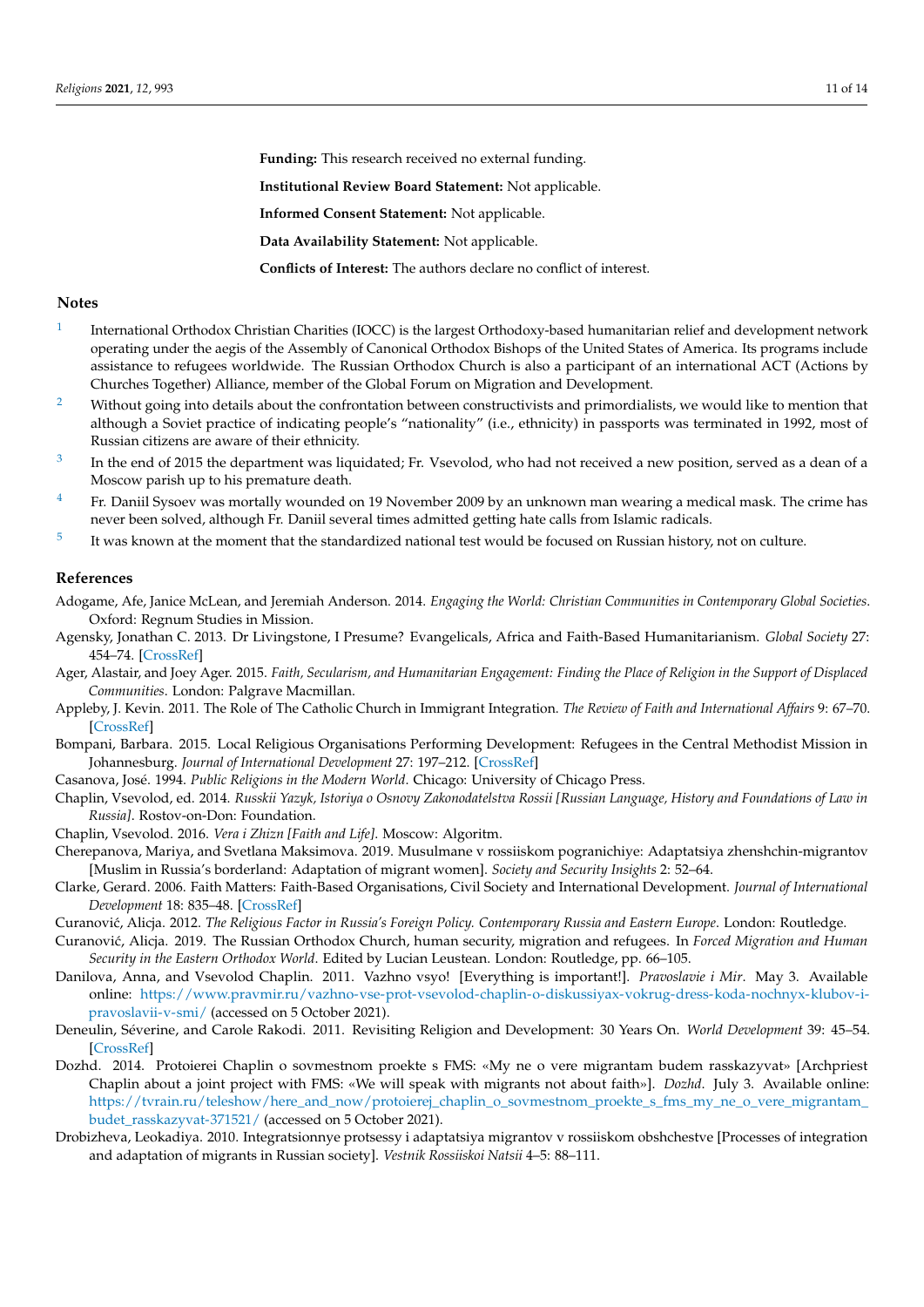- <span id="page-11-24"></span>Filippov, Aleksandr, and Ekaterina Pavlova. 2015. Ieromonakh Dmitrii (Pershin: Pravoslavie bez mordobitiya nevozmozhno bez vysshei shkoly [ Hieromonk Dmitrii (Pershin): Orthodoxy without violence is impossible unless higher education is involved]. *Pravoslavie i Mir*. July 13. Available online: [https://www.pravmir.ru/ieromonah-dmitriy-pershin-pravoslavie-bez-mordobitiya](https://www.pravmir.ru/ieromonah-dmitriy-pershin-pravoslavie-bez-mordobitiya-nevozmozhno-bez-vyisshey-shkolyi/)[nevozmozhno-bez-vyisshey-shkolyi/](https://www.pravmir.ru/ieromonah-dmitriy-pershin-pravoslavie-bez-mordobitiya-nevozmozhno-bez-vyisshey-shkolyi/) (accessed on 5 October 2021).
- <span id="page-11-23"></span>Gasparishvili, Aleksandr, and Anna Smolentseva. 2012. Trudovye migranty iz Centralnoi Azii v Moskve: Voprosy adaptatsii [Labor migrants from Central Asia in Moscow: The issues of adaptation]. Vestnik Rossiiskogo universiteta druzhby narodov. *Seriya: Sociologiya* 2: 56–64.
- <span id="page-11-3"></span>Hämmerli, Maria, and Jean-François Mayer, eds. 2014. *Orthodox Identities in Western Europe: Migration, Settlement and Innovation*. London: Routledge.
- <span id="page-11-6"></span>Hefferan, Tara, Julie Adkins, and Laurie Occhipinti, eds. 2009. *Bridging the Gaps: Faith-Based Organizations, Neoliberalism, and Development*. Lanham: Lexington Books.
- <span id="page-11-7"></span>Heist, Dan, and Ram A. Cnaan. 2016. Faith-Based International Development Work: A Review. *Religions* 7: 19. [\[CrossRef\]](http://doi.org/10.3390/rel7030019)
- <span id="page-11-8"></span>Heuser, Andreas, and Jens Koehrsen, eds. 2020. *Faith-Based Organizations in Development Discourses and Practice*. Abingdon and New York: Routledge.
- <span id="page-11-18"></span>Interfaks-Religiya. 2013. Migrantov v Rossii nuzhno ne boyatsya, a integrirovat, schitayut v Tserkvi [In Russia we should not be afraid of migrants, but to integrate them, the Church thinks]. *Interfaks-Religiya*. April 8. Available online: [http://www.interfax-religion.](http://www.interfax-religion.ru/?act=news&div=50711) [ru/?act=news&div=50711](http://www.interfax-religion.ru/?act=news&div=50711) (accessed on 5 October 2021).
- <span id="page-11-22"></span>Interfaks-Religiya. 2014. V Tserkvi khotiat zaniatsya testirovaniem migrantov na znanie yazyka i zakonov Rossii [The Church wants to start testing migrants on language skills and law of Russia]. *Interfaks-Religiya*. November 12. Available online: <http://www.interfax-religion.ru/?act=news&div=57014> (accessed on 5 October 2021).
- <span id="page-11-0"></span>IOM. 2021. *Key Migration Terms*. International Organization for Migration, September 12, Available online: [https://www.iom.int/key](https://www.iom.int/key-migration-terms)[migration-terms](https://www.iom.int/key-migration-terms) (accessed on 5 October 2021).
- <span id="page-11-17"></span>Kazmina, Olga E. 2015. Missionerstvo i prozelitizm kak kategorii religioznogo diskursa i akademicheskogo analiza [Mission and proselytism as categories of religious discourse and academic analysis]. *Vestnik Antropologii* 2: 48–65.
- <span id="page-11-9"></span>Kazmina, Olga E. 2017. Sluzha Bogu, pomogaya blizhnemu, sotrudnichaya s gosudarstvom. Sotsialnaya rabota khristianskikh organizatsii SShA sredi bezhentsev [Serving God, Helping a Neighbour, and Cooperating with the State. US Christian Organisations' Social Work Among Refugees]. *Sibirskie Istoricheskie Issledovaniya* 4: 149–78. [\[CrossRef\]](http://doi.org/10.17223/2312461X/18/10)
- <span id="page-11-25"></span>Kontseptsiya. 2013. Kontseptsiya pilotnogo proekta Kulturnaya missiya sredi trudovykh migrantov [The concept of a pilot project "Cultural mission among labor migrants"]. Moscow-Belgorod. The authors' archive.
- <span id="page-11-16"></span>Krindatch, Alexey. 2014. Religion, Public Life and the State in Putin's Russia. *Occasional Papers on Religion in Eastern Europe* 26: 28–67. Available online: <https://digitalcommons.georgefox.edu/ree/vol26/iss2/5> (accessed on 5 October 2021).
- <span id="page-11-13"></span>Kulska, Joanna. 2020. Religious Engagement and the Migration Issue: Towards Reconciling Political and Moral Duty. *Religions* 11: 236. [\[CrossRef\]](http://doi.org/10.3390/rel11050236)
- <span id="page-11-2"></span>Ledenyova, Viktoriya, and Bakytzhan Begasilov. 2021. Vliyanie religioznogo faktora na protsessy integratsii migranyov-musulman v Rossii [The influence of the religious factor on the process of integration of Muslim migrants in Russia]. *Voprosy Upravleniya* 1: 118–30.
- <span id="page-11-4"></span>Leustean, Lucian N., ed. 2019. *Forced Migration and Human Security in the Eastern Orthodox World*. London: Routledge.
- <span id="page-11-1"></span>Lunkin, Roman. 2019. Strategiya raboty religioznykh obiedinenii s migrantami: Ot sotsianoi adaptatsii k missii [The strategy of religious associations' work with migrants: From social adaptation to mission]. *Nauchno-Analiticheskii Vestnik IE RAN* 1: 77–83.
- <span id="page-11-14"></span>Lunkin, Roman. 2020. *Tserkvi v Politike i Politika v Tserkvyakh. Kak Sovremennoye Khristianstvo Menyaet Evropeiskoye Obshchestvo [Churches in Politicis and Politics in Churches. How Contemporary Christianity Changes European Society]*. Moscow: IE RAN, St. Petersburg: Nestor-istoriya.
- <span id="page-11-15"></span>Lyck-Bowen, Majbritt. 2020. Multireligious Cooperation and the Integration of Muslim Migrants in Sweden. *Annals of the American Academy of Political and Social Science* 690: 168–74. [\[CrossRef\]](http://doi.org/10.1177/0002716220939919)
- <span id="page-11-12"></span>Lyck-Bowen, Majbritt, and Mark Owen. 2019. A Multi-Religious response to the Migrant Crisis in Europe: A Preliminary Examination of Potential Benefits of Multi-religious Cooperation on the Integration of Migrants. *Journal of Ethnic and Migration Studies* 45: 21–41. [\[CrossRef\]](http://doi.org/10.1080/1369183X.2018.1437344)
- <span id="page-11-10"></span>Mattes, Astrid. 2017. Part of the Problem or of the Solution? The Involvement of Religious Associations in Immigrant Integration Policy. *Osterreichische Zeitschrift fur Politikwissenschaft* 46: 43–58. [\[CrossRef\]](http://doi.org/10.15203/ozp.1589.vol46iss1)
- <span id="page-11-21"></span><span id="page-11-11"></span>Mavelli, Luca, and Erin K. Wilson, eds. 2017. *The Refugee Crisis and Religion*. London: Rowman and Littlefield International.
- Mitrofanova, Anastasia, ed. 2013. *Osnovy Russkogo Yazyka i Kultury [Foundations of Russian Language and Culture]*. Moscow: Pero.
- <span id="page-11-20"></span>Mitrofanova, Anastasia. 2017. L'Église orthodoxe russe: Nationalisme ou universalité? *Hérodote: Revue de Géographie et de Géopolitique* 166/167: 99–114. [\[CrossRef\]](http://doi.org/10.3917/her.166.0097)
- <span id="page-11-5"></span>Mitrofanova, Anastasia. 2019. Orthodox Actors and Equal Opportunities Policies in The Republic of Moldova in the Context of the Transformation of Post-Soviet Societies. *Approaching Religion* 9: 96–112. [\[CrossRef\]](http://doi.org/10.30664/ar.82787)
- <span id="page-11-19"></span>Natsionalnyi Aktsent. 2013. Natsionalist Demushkin Obespokoen Zhelaniem RPTs Zanimatsya Adaptatsiei Migrantov [Nationalist Demushkin Is Concerned about the ROC's Intention to Deal with Adaptation of Migrants]. Posted by Vixey. *Natsionalnyi Aktsent*. April 9. Available online: [https://nazaccent.ru/content/7418-nacionalist-demushkin-obespokoen-zhelaniem-rpc-zanimatsya.](https://nazaccent.ru/content/7418-nacionalist-demushkin-obespokoen-zhelaniem-rpc-zanimatsya.html) [html](https://nazaccent.ru/content/7418-nacionalist-demushkin-obespokoen-zhelaniem-rpc-zanimatsya.html) (accessed on 5 October 2021).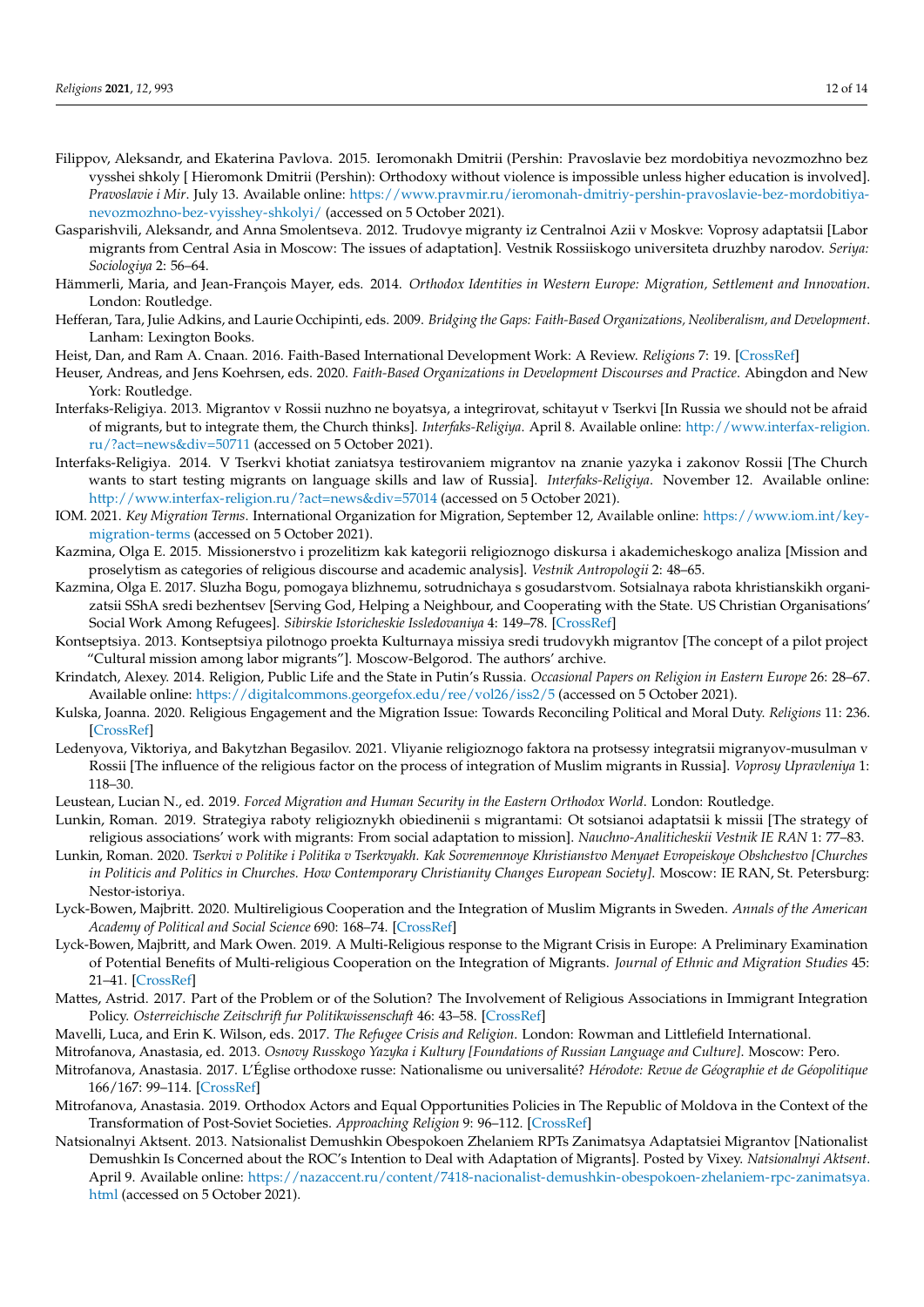- <span id="page-12-2"></span>Olimov, Muzaffar, and Saodat Olimova. 2019. Transformatsiya identichnosti v migratsii: Etnichnost i religiya [Transformation of identity in migration: Ethnicity and religion]. Vestnik Tomskogo gosudarstvennogo universiteta. *Istoriya* 59: 158–66.
- <span id="page-12-9"></span>On the External Mission. 2021. On the external mission of the Russian Orthodox Church today. Official translation. The Russian Orthodox Church. Department of External Church Relations. No date. Available online: [https://old.mospat.ru/en/documents/](https://old.mospat.ru/en/documents/o-sovremennojj-vneshnejj-missii-russkojj-pravoslavnojj-cerkvi/) [o-sovremennojj-vneshnejj-missii-russkojj-pravoslavnojj-cerkvi/](https://old.mospat.ru/en/documents/o-sovremennojj-vneshnejj-missii-russkojj-pravoslavnojj-cerkvi/) (accessed on 5 October 2021).
- <span id="page-12-18"></span>Oparin, Dmitrii. 2016. «Mestnye» i «priezzhie» na Yamale: Socialnye granitsy i variativnost migratsionnogo opyta ["Locals" and "Newcomers" in Yamal: Social borders and varieties of migration experience]. *Sibirskie Istoricheskie Issledovaniya* 4: 108–30. [\[CrossRef\]](http://doi.org/10.17223/2312461X/14/6) [\[PubMed\]](http://www.ncbi.nlm.nih.gov/pubmed/33638326)
- <span id="page-12-19"></span>Ous, Marina. 2019. Etnicheskie anklavy kak forma integratsii inokulturnykh soobshchestv v Khabarovskom krae: Sotsiologicheskii aspect [Ethnic enclaves as a form of integration for other culture communities in the Khabarovsk Krai: A sociological aspect]. *Vlast i Upravleniye na Vostoke Rossii* 4: 156–63.
- <span id="page-12-4"></span>Papouras, Pascalis. 2016. Faith Through Deeds: Case Studies of a Faith-Based Humanitarian Organization. *The Review of Faith and International Affairs* 14: 51–57. [\[CrossRef\]](http://doi.org/10.1080/15570274.2016.1145477)
- <span id="page-12-8"></span>Patriarchia. 2007. Tserkov otdelena ot gosudarstva, no ne ot obshchestva [The Church is Separated from State, not from Society. Interview with Patriarch Aleksii II]. *Official Web-Site of the Moscow Patriarchate*. December 13. Available online: [http://www.](http://www.patriarchia.ru/db/text/337720.html) [patriarchia.ru/db/text/337720.html](http://www.patriarchia.ru/db/text/337720.html) (accessed on 5 October 2021).
- <span id="page-12-11"></span>Patriarchia. 2013. Soglasheniye o vzaimodeistvii Russkoi Pravoslavnoi Tserkvi i Federalnoi Migratsionnoi Sluzhby Rossii [Agreement on cooperation between the Russian Orthodox Church and the Federal Migration Service of Russia]. *Official web-site of the Moscow Patriarchate*. April 19. Available online: <http://www.patriarchia.ru/db/text/2917828.html> (accessed on 5 October 2021).
- <span id="page-12-12"></span>Patriarchia. 2014a. Printsipy i napravleniya raboty s migrantami v Russkoi Pravoslavnoi Tserkvi [Principles and directions of work with migrants in the Russian Orthodox Church]. *Official web-site of the Moscow Patriarchate*. November 20. Available online: <http://www.patriarchia.ru/db/text/460673.html> (accessed on 5 October 2021).
- <span id="page-12-14"></span>Patriarchia. 2014b. Net liubvi bez pravdy [There is no love without truth. Interview with Fr.Vsevolod Chaplin]. *Official Web-Site of the Moscow Patriarchate*. September 30. Available online: <http://www.patriarchia.ru/db/text/3769807.html> (accessed on 5 October 2021).
- <span id="page-12-21"></span>Patriarchia. 2018. Pravoslavnyi molitvoslov pereveden na tadzhikskii yazyk [Orthodox Book of Prayers is translated into Tadjik]. *Official Web-Site of the Moscow Patriarchate*. July 7. Available online: <http://www.patriarchia.ru/db/text/5232962.html> (accessed on 5 October 2021).
- <span id="page-12-22"></span>Patriarchia. 2019. V Khabarovskoi eparkhii zavershilsya proekt po obucheniyu detei migrantov russkomu yaziku i oznakomleniyu s pravoslavnoi kulturoi [In the Diocese of Khabarovsk a project has been completed on teaching the Russian language and Orthodox culture to children of migrants]. *Official Web-Site of the Moscow Patriarchate*. July 1. Available online: [http://eparchia.](http://eparchia.patriarchia.ru/db/text/5462673.html) [patriarchia.ru/db/text/5462673.html](http://eparchia.patriarchia.ru/db/text/5462673.html) (accessed on 5 October 2021).
- <span id="page-12-6"></span>Permoser, Julia Mourão, Sieglinde Rosenberger, and Kristina Stoeckl. 2010. Religious Organisations as Political Actors in the Context of Migration: Islam and Orthodoxy in Austria. *Journal of Ethnic and Migration Studies* 36: 1463–81. [\[CrossRef\]](http://doi.org/10.1080/1369183X.2010.500819)
- <span id="page-12-17"></span>Pozdeev, Igor, and Aleksei Arzamazov. 2015. Uzbeki v Rossii: Praktiki adaptacii v inokulturnoi srede [Uzbeks in Russia: Adaptation practices in the other culture's environment]. Vestnik Rossiiskogo universiteta druzhby narodov. *Seriya: Sociologiya* 15: 123–36.
- <span id="page-12-13"></span>Prikhozanin. 2014. Pochemu Tserkov rabotaet s migrantami? [Why the Church works with migrants?]. *Prikhozhanin*. May 31. Available online: <https://prihozhanin.msdm.ru/home/podumat/o-zhizni/714-pochemu-tserkov-rabotaet-s-migrantami.html> (accessed on 5 October 2021).
- <span id="page-12-5"></span>Prodromou, Elizabeth H., and Nathanael Symeonides. 2016. Orthodox Christianity and Humanitarianism: An Introduction to Thought and Practice, Past and Present. *The Review of Faith and International Affairs* 14: 1–8. [\[CrossRef\]](http://doi.org/10.1080/15570274.2016.1145479)
- <span id="page-12-3"></span>Pronina, Tatiyana. 2020. Migratsiya v sovremennoi Rossii i religioznyi factor [Migration in contemporary Russia and the religious factor]. Vestnik Leningradskogo gosudarstvennogo universiteta imeni A. S. *Pushkina* 3: 225–40.
- <span id="page-12-1"></span>Rambler. 2021. V Rossii stalo na 35% menshe trudovykh migrantov [In Russia there has become 35% less labor migrants]. *Rambler*. June 2. Available online: [https://news.rambler.ru/sociology/46542577/?utm\\_content=news\\_media&utm\\_medium=read\\_more&](https://news.rambler.ru/sociology/46542577/?utm_content=news_media&utm_medium=read_more&utm_source=copylink) [utm\\_source=copylink](https://news.rambler.ru/sociology/46542577/?utm_content=news_media&utm_medium=read_more&utm_source=copylink) (accessed on 5 October 2021).
- <span id="page-12-7"></span>Reda, Ayman. 2012. Religious Charities and Government. *Funding International Advances in Economic Research* 18: 331–42. [\[CrossRef\]](http://doi.org/10.1007/s11294-012-9358-z)
- <span id="page-12-0"></span>Regnum. 2021. Nazvano chislo obuchayushchikhsya v Rossii inostrannykh studentov [The number of foreign students who study in Russia is published]. *Regnum*. August 4. Available online: <https://regnum.ru/news/cultura/3337095.html> (accessed on 5 October 2021).
- <span id="page-12-10"></span>Religare. 2003. Vyzov veka sego [The challenge of this century. Interview with Patriarch Aleksii II]. *Religare*. May 6. Available online: [http://www.religare.ru/2\\_3833.html](http://www.religare.ru/2_3833.html) (accessed on 5 October 2021).
- <span id="page-12-15"></span>RIA Novosti. 2013. RPTs zapuskaet programmu po sistemnoi adaptatsii trudovykh migrantov [The ROC launches a program on systemic adaptation of labor migrants]. *RIA Novosti*. April 8. Available online: <https://ria.ru/20130408/931522061.html> (accessed on 5 October 2021).
- <span id="page-12-20"></span>Riazanova, Svetlana. 2019. Migrants and Conflicts within the Local Ummah of the Perm Krai: A Playing Card or a Social Actor? *Stanovništvo* 57: 97–111. [\[CrossRef\]](http://doi.org/10.2298/STNV1901097R)
- <span id="page-12-16"></span>Riazanova, Svetlana, and Aleksandr Chernykh. 2011. Immigrantskie obshchiny musulman. The authors' archive.